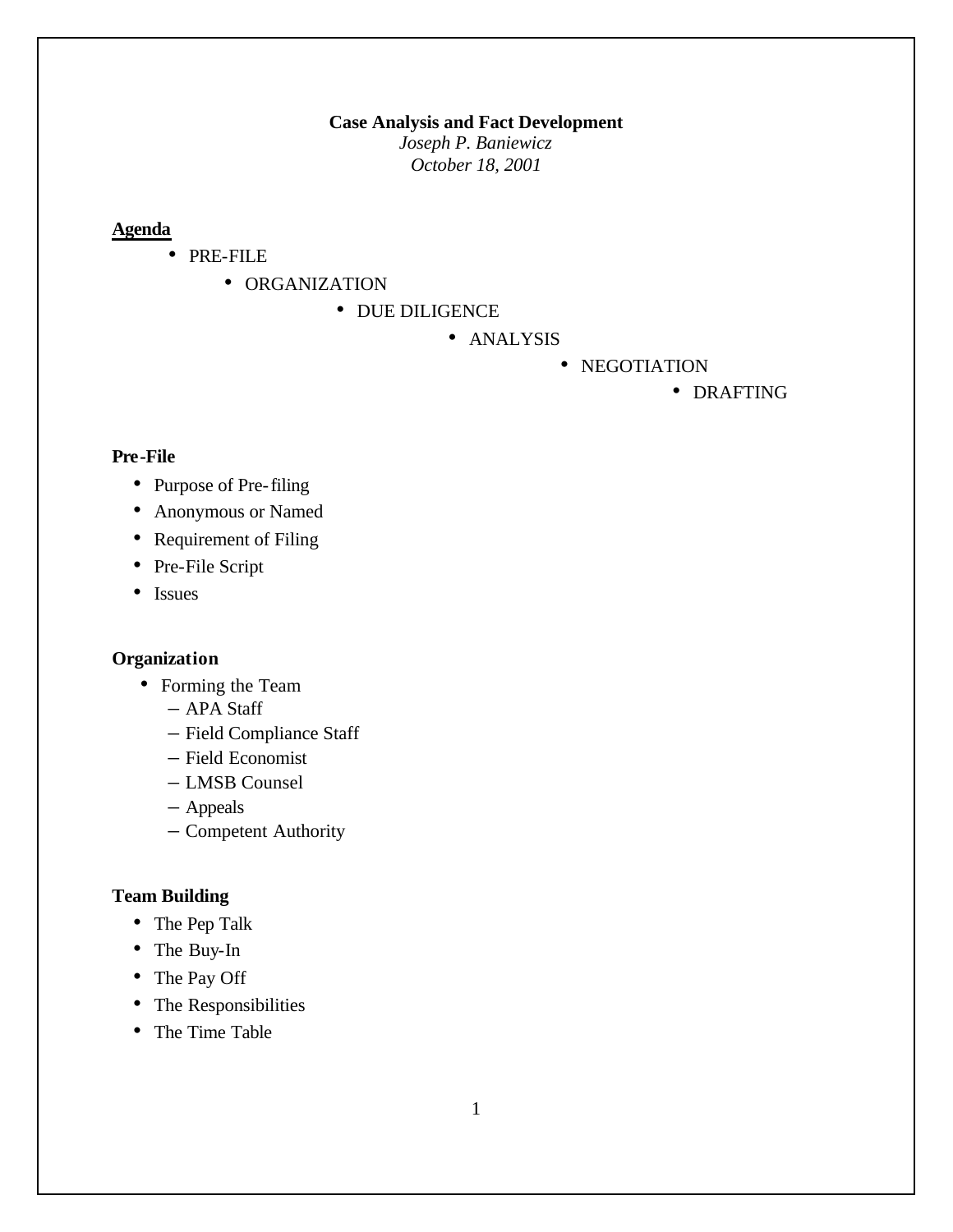### **The Field and APA**

- Differences between the APA Process and the Field Compliance Function
- Relationship of the Field to APA
- Success of the APA Program

# **Differences between the APA Process and the Field Compliance Function**

- Taxpayer Motivation
- Taxpayer Behavior
- Areas of IRS Involved in Process
- Time to Complete
- Work Cycles
- Type of Work Product

#### **Taxpayer Motivation**

- APA Taxpayer Perceives Benefits
	- Timely Process
	- Overall Compliance Cost Savings
	- Certainty
- Compliance Taxpayer Perceives
	- Open Ended Process
	- High Compliance Costs
	- Uncertainty as to Final Outcome

### **Taxpayer Behavior**

- APA
	- Voluntary Action
	- Relatively Full Disclosure
	- Responsive to APA Due Diligence
- Compliance Field Audit
	- Involuntary Action
	- Minimal Disclosure
	- Resists Answering IDRs
	- Summons Frequently Needed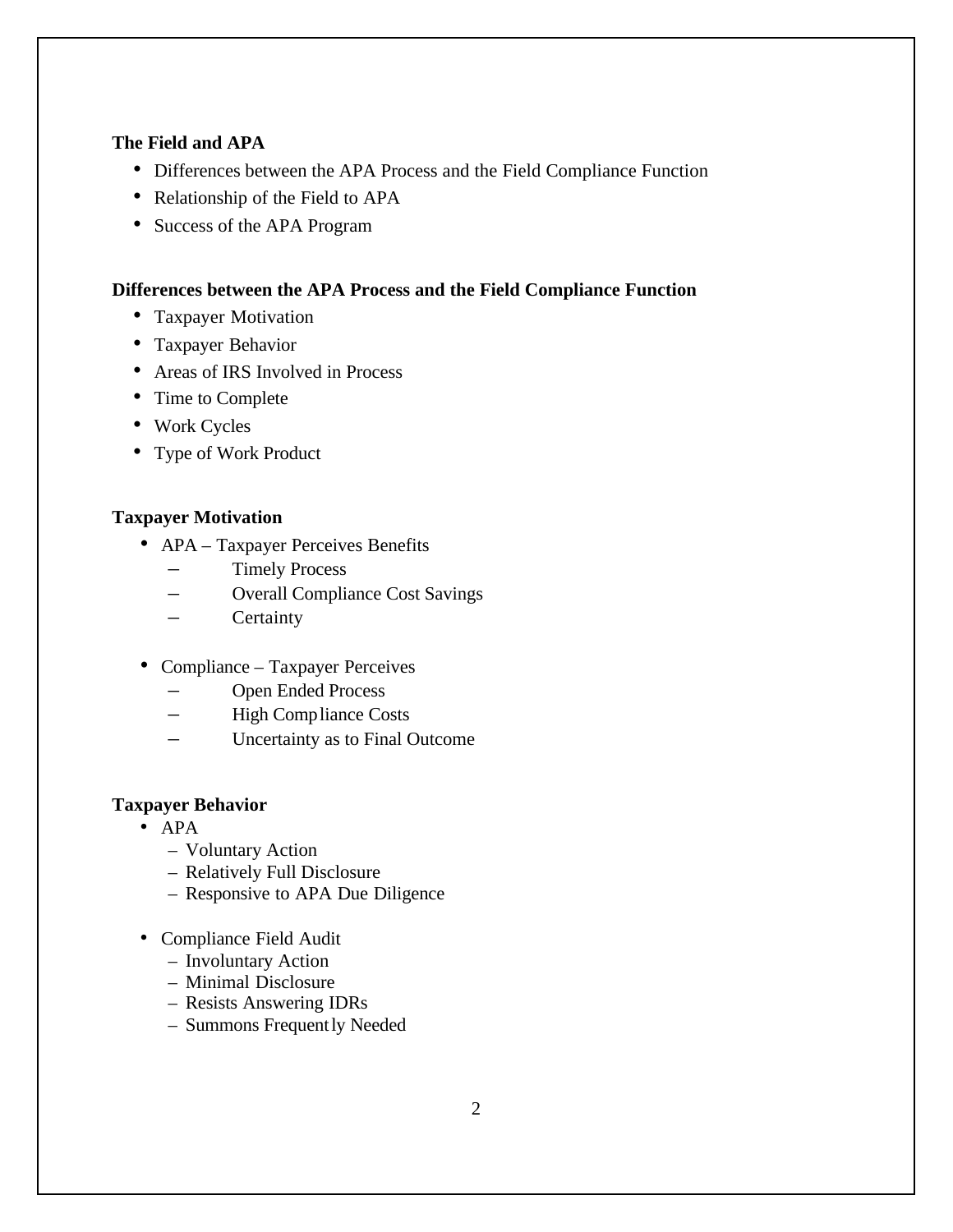#### **Functions of IRS Involved in Process**

- APA
	- APA Chief Counsel International
	- LMSB (Domestic, International, Economists)
	- Appeals
	- LMSB Counsel
	- Competent Authority (Bilateral Cases)
- Compliance
	- LMSB (Domestic, International, Economists)
	- LMSB Counsel

#### **Time to Complete**

- APA
	- Unilateral Target 1 Year to Completed APA
	- Bilateral Target 9 Months to Negotiating Paper
	- Renewal Target 6 Months to APA or Neg. Paper
	- Small Business Target 6 Months to APA
- Field Compliance Audit
	- 18 Months to 2 Years to Complete Audit
	- Additional Time to Resolve in Appeals or Counsel

### **Time Cycles for Economic Work**

- APA Economic Analysis Occurs
	- Unilateral APA Months 2 thru 10
	- Bilateral APA Months 2 thru 8
	- Renewal Months 2 thru 5
	- Small Business APA Months 2 thru 5
- Field Compliance Audit
	- Various Months in 18 Month to 2 Year Target Period

### **APA Economic Work**

- Transfer Pricing Work Only
- Read Detailed Submission Provided by Taxpayer
- Formulate Focused Questions in Due Diligence
- Digest Responsive Answers Provided by Taxpayer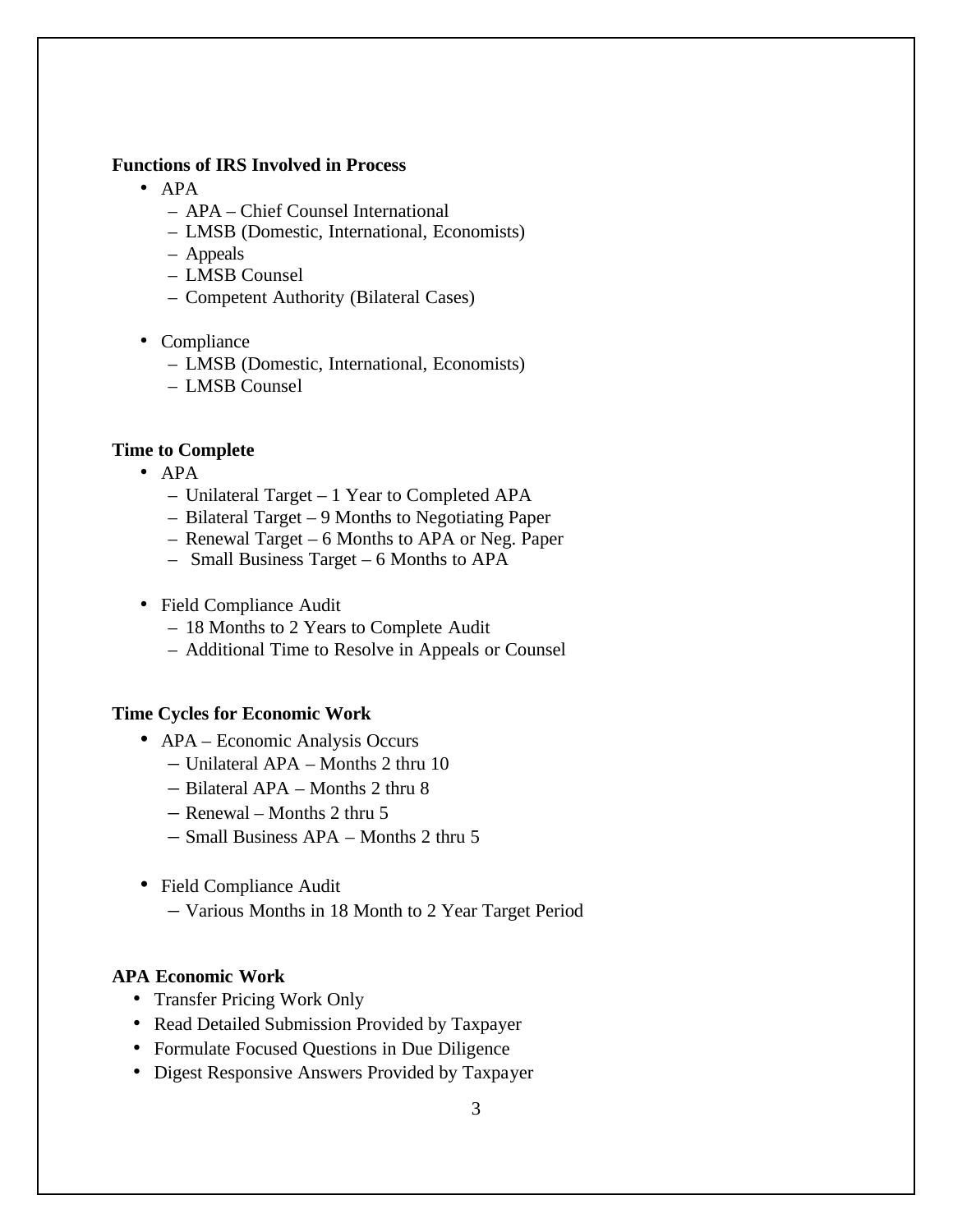- Perform Economic Analysis
- Write Brief Memos of Economic Conclusions with Supporting Detailed Tables
- Participate in Negotiating Settlements

# **Field Compliance Work**

- Many Issues Not only Transfer Pricing
- Issues are Defined as Audit Proceeds
- Taxpayer Resists Providing Information
- Time Consuming Process of Obtaining Information from the Taxpayer
- Difficulties in Performing Economic Work due to lack of Information from Taxpayer
- Time Consuming Detailed Written Economic Report Needed to Support Conclusions

## **Relationship of the Field Economist to APA**

- The Field Economist Group Provide the Equivalent of 9 Full Time Economists to APA (APA has 4 Full Time Program Analysts Performing APA Economic Analysis - An Additional 3 will be Hired)
- The Field Economists have over 70 APA Cases Open in their Inventory as Compares with 200 Cases Open in the APA Program's Inventory
- Some APAs have both an APA Economist and a Field Economist. They work as Team Members.

## **Differing Inventory Levels** *(Due to Differing Work)*

- **APA Program Analysts**
	- $-10$  to 30 Cases
	- Average 25 Cases
	- Average Closings 10 Annually
- **Field Economists**
	- $-1$  to 15 Cases
	- Average 4 to 7 Cases
	- Average Closings 3 to 4 Annually

## **Success of the APA Program**

- Depends on the Timely Completion of APAs
- Depends on the Continued Use of Field Resources

## **Due Diligence**

- Analysis of the Submission
- Questions to the Taxpayer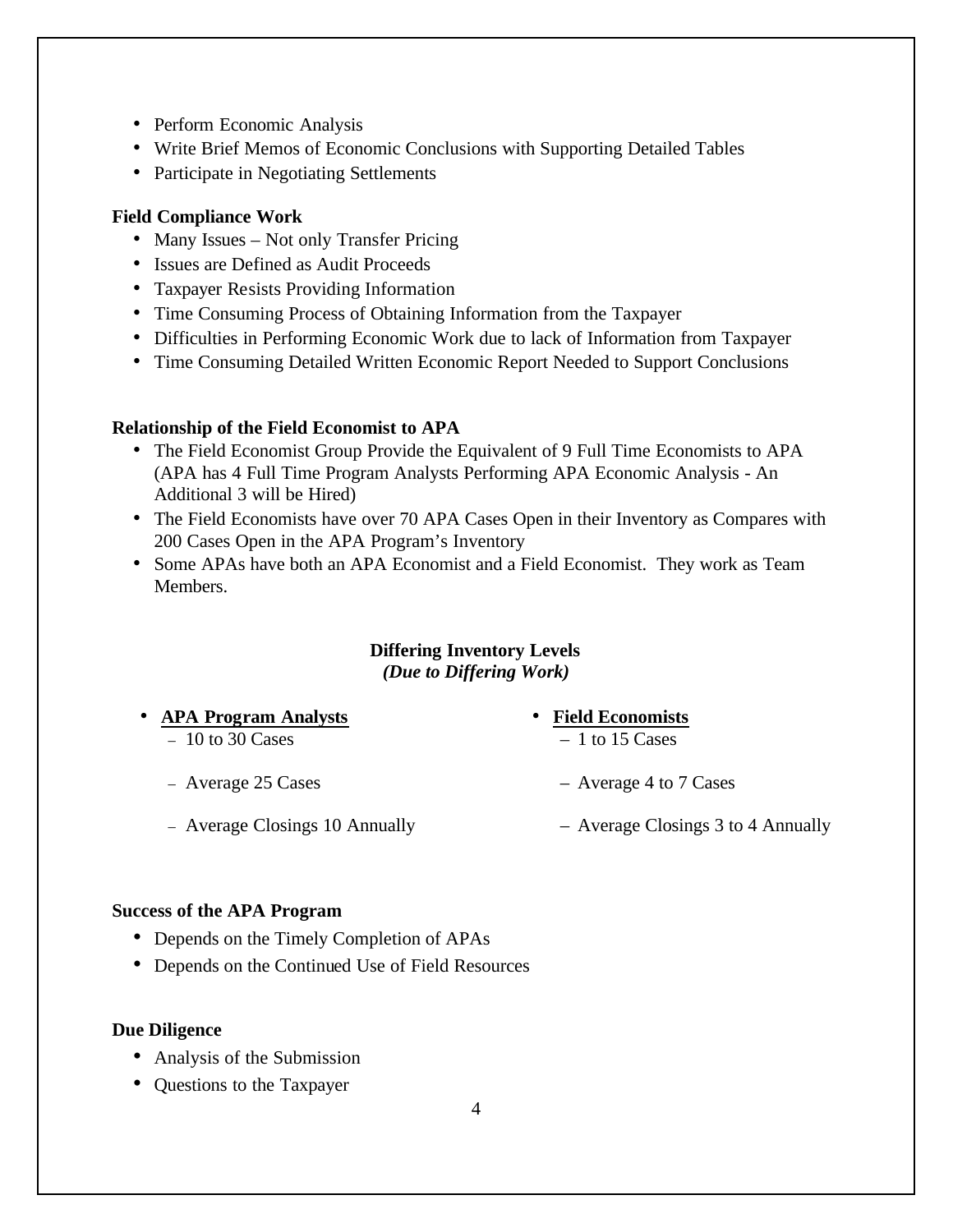- The First Meeting
	- The Bipartisan Pep Talk
	- Submission Run Through
	- Case Plan & Schedule
- Site Visits
- Subsequent Meetings

# **APA Principles**

- Open & Honest
- Principled Positions
- Supporting Economic/Financial Analysis
- Alternative Dispute Resolution
- Consistency R Drive

## **APA Mantras**

- Make Decisions and Move Cases
- Practical Solutions to Complex Transfer Pricing Issues

## **APA Players**

- Branch Chief (Coach)
	- Coordinator
	- Reviewer
- Team Leader (Quarterback)
	- Organizer
	- Analyst
	- Negotiator
	- Drafter
- Economist/Financial Analyst (Fullback)
	- Analyst
	- Negotiator

# **Methods of Analysis**

- CUP
- Resale Price
- Gross Profit
- Cost Plus
- Comparable Profit Method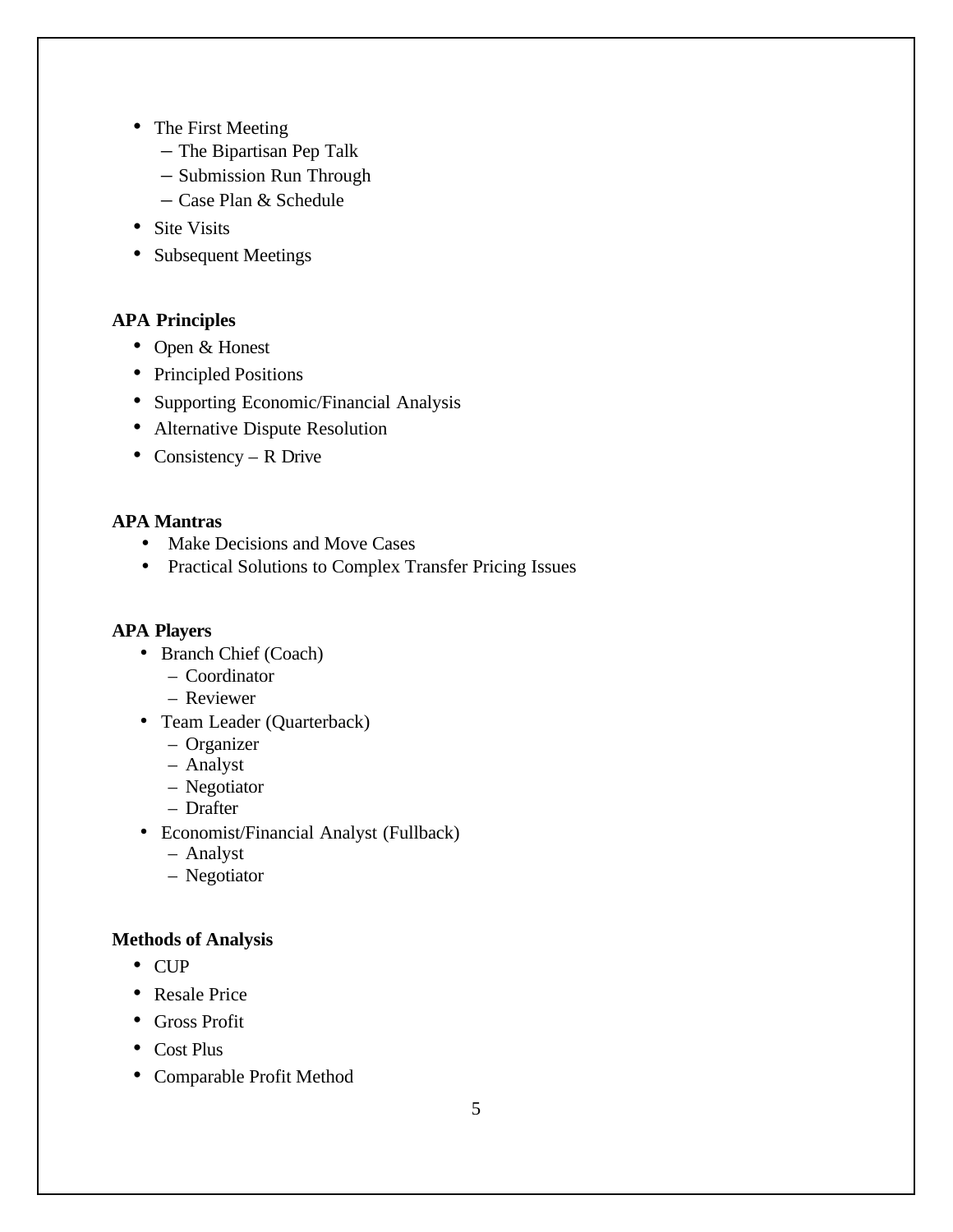- Profit Split
- Cost Sharing

# **Areas of Analysis**

- Annual Reports
- Roll Backs
- APA Trigger
- Parent's Financials
- Comparable Analysis
- Converging Analysis
- Asset Intensity Adjustments

# **Annual Reports**

- Consistently Low Performers
- Expectations versus Results
- Unforeseen Problems

#### **Rollbacks**

- APA Motivation
- Negotiation Issue Field Issue
- Competent Authority Issue

### **Selection of Comparables**

- Functions
- Contractual Terms
- Risks Borne
- Economic Conditions
- Property or Services

## **Negotiation**

- Supported by Analysis
- Tempered by the Alternative Resolution Mode
- Influenced by Treaty Partner Positions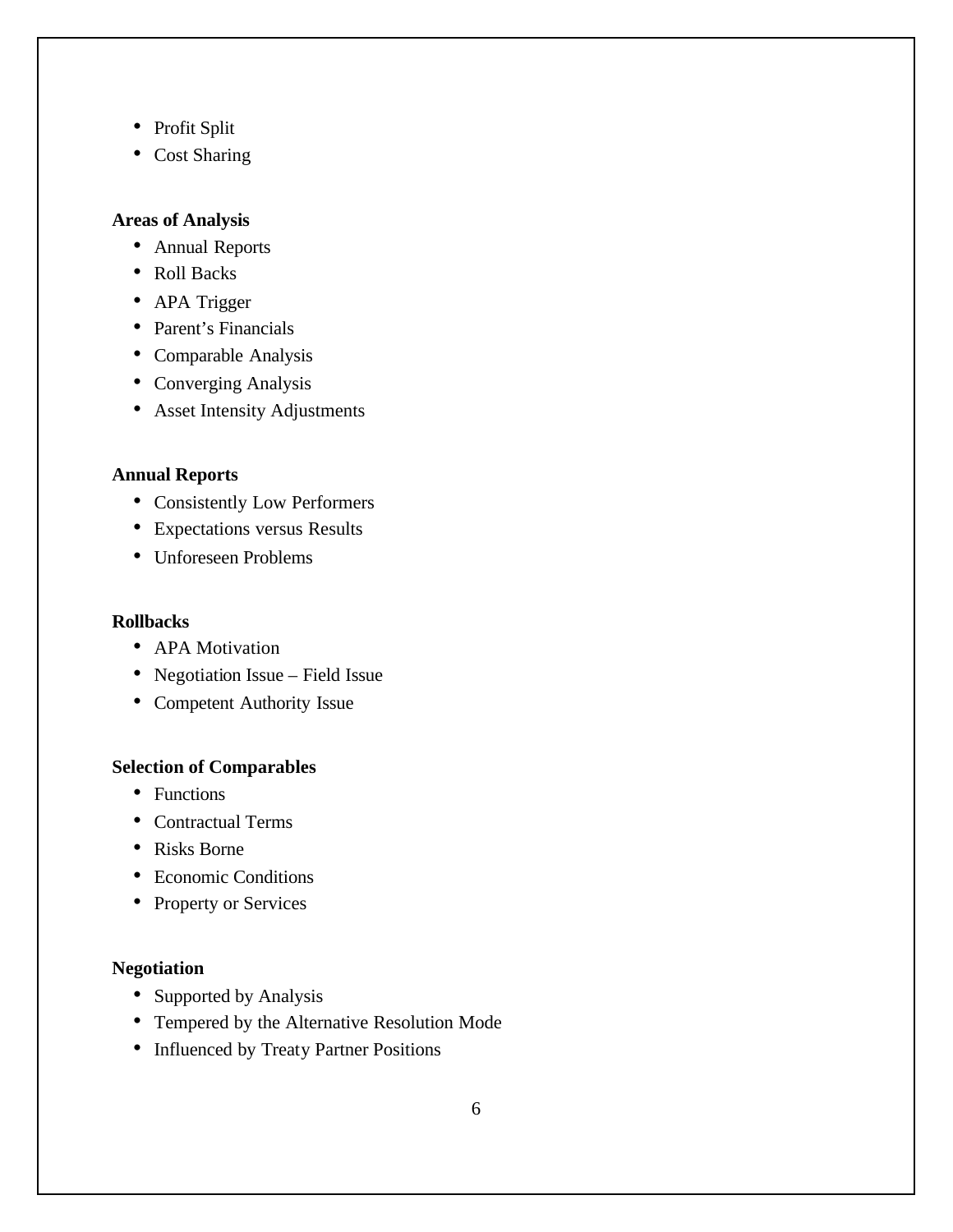### **Drafting**

- Due Diligence Questions
- Economic Analysis
- Meeting and File Memos
- Executive Memos & Recommended Negotiating Position Papers
- APA Contracts

## **Due Diligence Questions**

- Produced by Team Members
- Edited by Team Leader
- Direct
- Focused
- Relevant
- Necessary
- Not Burdensome

### **Economic Analysis**

- Tables and Short Memos
- Contain Screen Criteria
- Show Comparables
- Show Inter-quartile Range
- Show Time Frames
- Indicate whether Asset Intensified
- Compare to Taxpayer's Position
- Note Differences in Results from Taxpayer

#### **Meeting & File Memos**

- Create a Case History
- Highlight and Resolve Issues
- Show Meeting Agenda
- Document Case Progress

#### **Executive Memos (EMs) and Recommended Negotiating Position Papers (RNPPs)**

- EMs Clearly States APA Terms and TPM
- RNPPs Clearly Indicates Negotiating Position